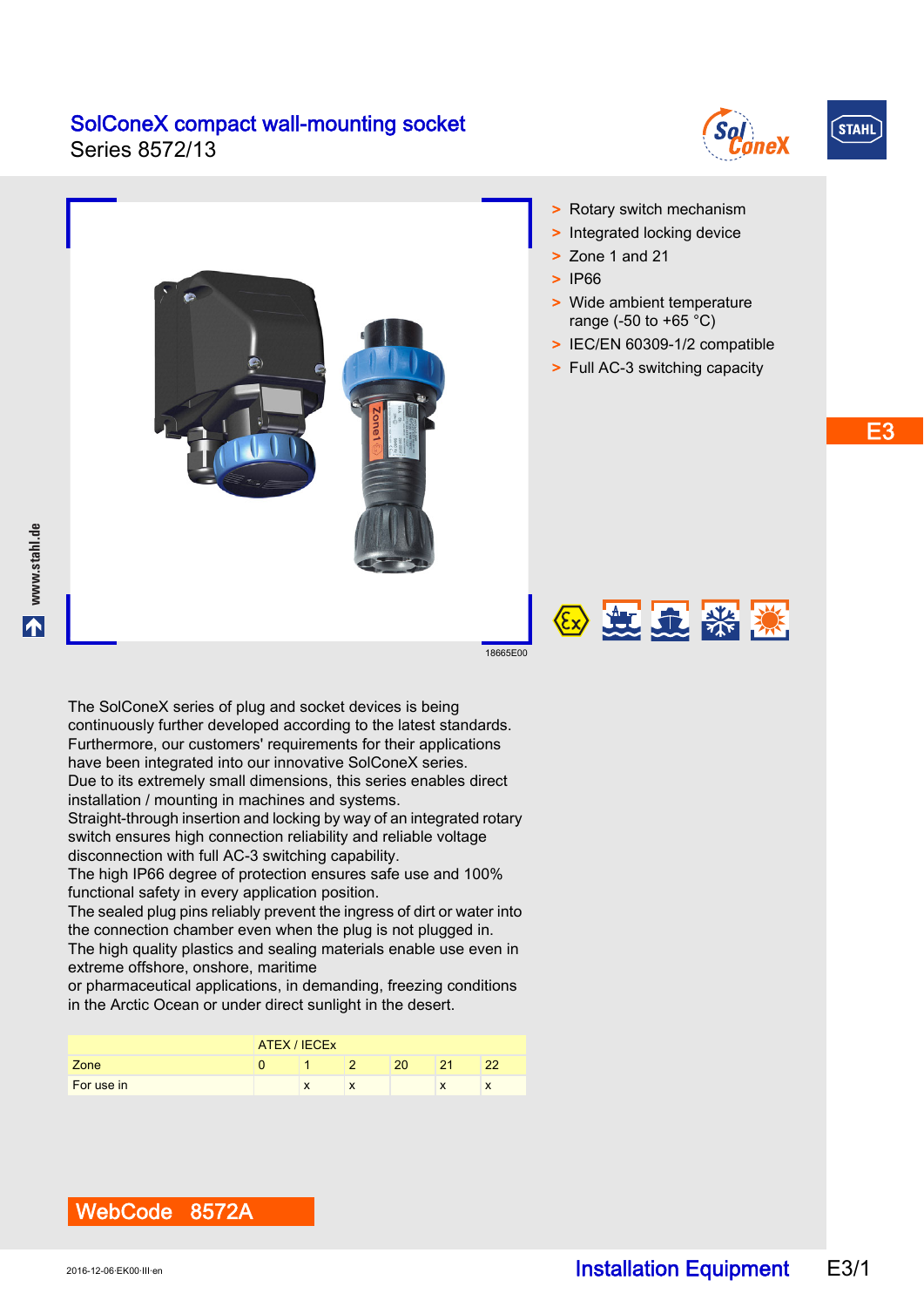Series 8572/13



| <b>Selection Table</b>      |                                    |                                          |                |                     |    |               |          |        |
|-----------------------------|------------------------------------|------------------------------------------|----------------|---------------------|----|---------------|----------|--------|
| Version                     | No. of<br>poles                    | Voltage                                  | Colour<br>code | Frequency           | h  | Order number  | Art. no. | Weight |
|                             |                                    | [V]                                      |                | Hz                  |    |               |          | kg     |
| SolConeX compact            |                                    | $> 50$ $>50$                             | green          | $> 300 - 500$       | 02 | 8572/13-302   | 242338   | 0.380  |
| wall-mounting socket        |                                    | $> 50$ 110                               | light-grey     | <b>DC</b>           | 03 | 8572/13-303   | 242337   | 0.380  |
|                             | 16992E00<br>$2P + \frac{1}{2}$     | 200  250                                 | blue           | 50 and 60           | 06 | 8572/13-306   | 242334   | 0.380  |
|                             |                                    | According to<br>isolating<br>transformer | blue           | 50 and 60           | 12 | 8572/13-312   | 242339   | 0.380  |
|                             |                                    | 100  130                                 | vellow         | 50 and 60           | 04 | 8572/13-304   | 242336   | 0.380  |
| 18664E00                    | 16992E00<br>$1P + N + \frac{1}{2}$ | 277  277                                 | light-grey     | 60                  | 05 | 8572/13-305   | 242335   | 0.380  |
| SolConeX plug               | 09195E00<br>$2P + \frac{1}{2}$     | >50                                      | green          | $>300-500^{\prime}$ | 02 | 8570/12-302   | 257776   | 0.310  |
|                             |                                    | 50110                                    | light grey     | <b>DC</b>           | 03 | 8570/12-303   | 257777   | 0.310  |
|                             |                                    | 200  250                                 | blue           | 50 and 60           | 06 | 8570/12-306   | 257780   | 0.420  |
|                             |                                    | According to<br>isolating<br>transformer | blue           | 50 and 60           | 12 | 8570/12-312   | 257781   | 0.310  |
|                             |                                    | 100  130                                 | yellow         | 50 and 60           | 04 | 8570/12-304   | 257778   | 0.420  |
| 10329E00                    | 09195E00<br>$1P + N + \frac{1}{2}$ | 277                                      | light grey     | 60                  | 05 | 8570/12-305   | 257779   | 0.310  |
| <b>Explosion Protection</b> |                                    |                                          |                |                     |    |               |          |        |
| Design                      |                                    | SolConeX compact wall-mounting socket    |                |                     |    | SolConeX plug |          |        |
| Global (IECEx)              |                                    |                                          |                |                     |    |               |          |        |

| ----                            | <b>POIDDING COMPANY MAIL MORNING OCCION</b>                         | <b>OUIDUILUZ PIUM</b>                                               |  |  |  |
|---------------------------------|---------------------------------------------------------------------|---------------------------------------------------------------------|--|--|--|
| Global (IECEx)                  |                                                                     |                                                                     |  |  |  |
| Gas and dust                    | <b>IECEX PTB 16,0027</b>                                            | IECEx PTB 05,0023                                                   |  |  |  |
|                                 | Ex db eb IIC T6 Gb                                                  | Ex db eb IIC T6 Gb                                                  |  |  |  |
|                                 | Ex tb IIIC T70 $^{\circ}$ C Db                                      | Ex tb IIIC T80 $^{\circ}$ C Db                                      |  |  |  |
| Europe (ATEX)                   |                                                                     |                                                                     |  |  |  |
| Gas and dust                    | PTB 16 ATEX 1015                                                    | PTB 03 ATEX 1227                                                    |  |  |  |
|                                 | $\otimes$ II 2 G Ex db eb IIC T6 Gb                                 | $\otimes$ II 2 G Ex db eb IIC T6 Gb                                 |  |  |  |
|                                 | $\langle \overline{\mathbb{Q}} \rangle$ II 2 D Ex tb IIIC T70 °C Db | $\langle \overline{\mathbb{Q}} \rangle$ II 2 D Ex tb IIIC T80 °C Db |  |  |  |
| Certifications and certificates |                                                                     |                                                                     |  |  |  |
| Certificates                    | <b>IECEX. ATEX</b>                                                  | <b>IECEX, ATEX</b>                                                  |  |  |  |

Technical Data

|                           | Electrical data                          |                                                                  |                       |  |  |  |
|---------------------------|------------------------------------------|------------------------------------------------------------------|-----------------------|--|--|--|
| Rated operational voltage |                                          | max. 277 V AC / 110 V DC                                         |                       |  |  |  |
|                           | Frequency                                | 0 to 60 Hz (for frequencies > 100 Hz reduction to 12 A required) |                       |  |  |  |
| Voltage tolerance         |                                          | $-10$ $+6$ %                                                     |                       |  |  |  |
|                           | Utilization category                     | AC-3: 277 V / 16 A<br>$DC-1:110 V/16 A$<br>$DC-13:50 V/16 A$     |                       |  |  |  |
|                           | Rated operational power                  | 4 kW                                                             | 220 V / 230 V / 240 V |  |  |  |
|                           | Rated insulation voltage<br>Back-up fuse | 550 V                                                            |                       |  |  |  |
|                           | without thermal<br>protection            | 16 A gG                                                          |                       |  |  |  |
|                           | with thermal protection                  | 35 A gG                                                          |                       |  |  |  |
|                           |                                          |                                                                  |                       |  |  |  |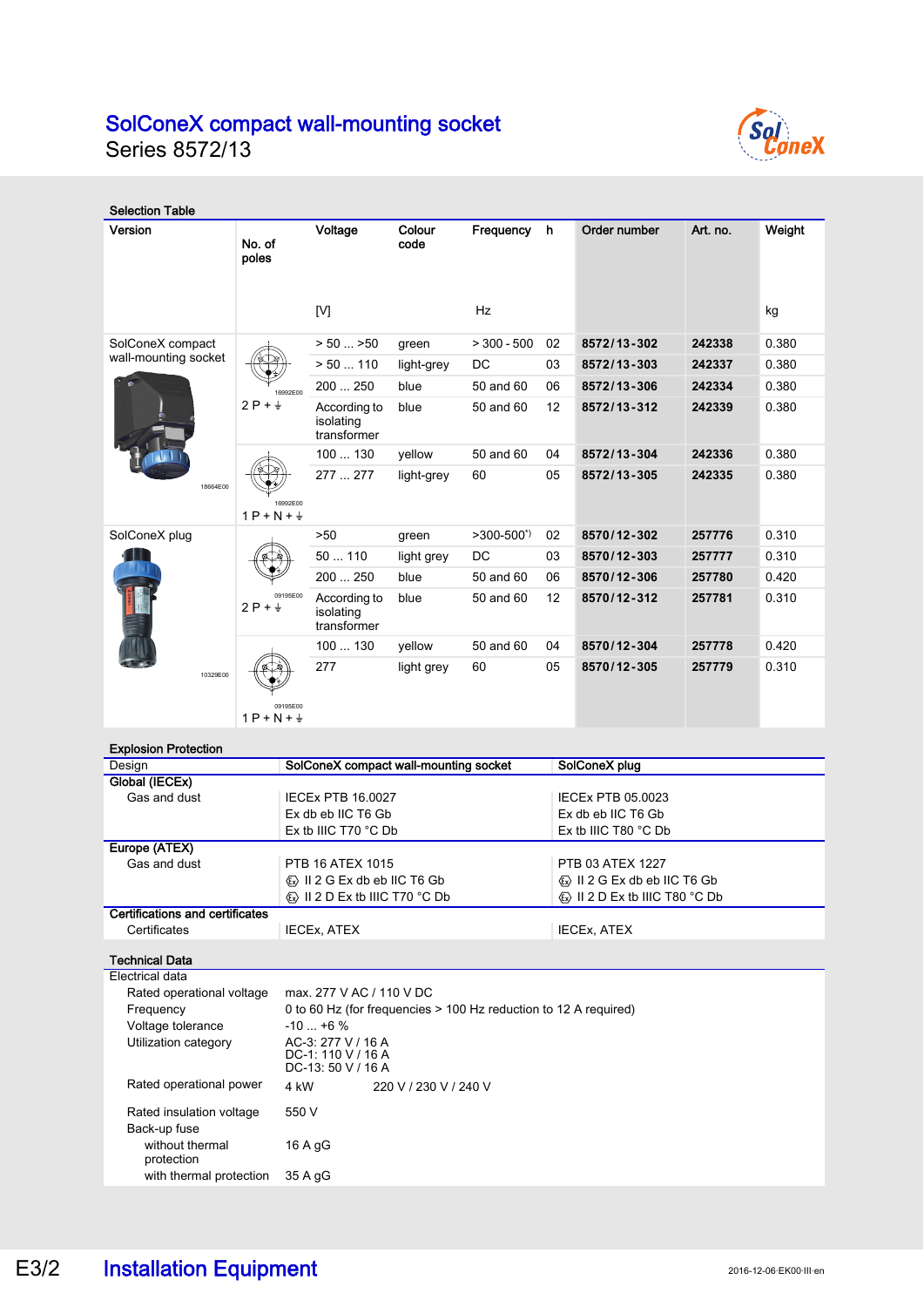Series 8572/13





| <b>Technical Data</b>                                                                                                           |                                                                                                                                                                                                                                                                                              |     |                                                             |                                                   |                                                                    |                                             |  |
|---------------------------------------------------------------------------------------------------------------------------------|----------------------------------------------------------------------------------------------------------------------------------------------------------------------------------------------------------------------------------------------------------------------------------------------|-----|-------------------------------------------------------------|---------------------------------------------------|--------------------------------------------------------------------|---------------------------------------------|--|
| Ambient conditions                                                                                                              |                                                                                                                                                                                                                                                                                              |     |                                                             |                                                   |                                                                    |                                             |  |
| Ambient temperature                                                                                                             | -50 to +65 °C.<br>-40 to +65 °C, optional (silicone-free)                                                                                                                                                                                                                                    |     |                                                             |                                                   |                                                                    |                                             |  |
|                                                                                                                                 | Temperature class                                                                                                                                                                                                                                                                            |     | Current                                                     |                                                   | Ambient temperature                                                |                                             |  |
|                                                                                                                                 | T <sub>6</sub>                                                                                                                                                                                                                                                                               |     | 16 A $[2.5 \text{ mm}^2]$                                   |                                                   | Ta = $45^{\circ}$ C                                                |                                             |  |
|                                                                                                                                 |                                                                                                                                                                                                                                                                                              |     |                                                             | 12 A [2.5 mm <sup>2</sup> ]                       | Ta = $55^{\circ}$ C                                                |                                             |  |
|                                                                                                                                 |                                                                                                                                                                                                                                                                                              |     | 10 A $[2.5$ mm <sup>2</sup> ]                               |                                                   | Ta = $65^{\circ}$ C                                                |                                             |  |
| Mechanical data<br>Number of poles<br>Enclosure material<br>Degree of protection<br>Connection type<br>Connection cross-section | $2P + \frac{1}{2}$ / 1 P + N + $\frac{1}{2}$<br>Polyamide, glass fibre reinforced<br>IP66 acc. to IEC/EN 60529<br>Screw terminals<br>$1 \times 0.75$ mm <sup>2</sup> to $2 \times 4$ mm <sup>2</sup><br>solid                                                                                |     |                                                             |                                                   |                                                                    |                                             |  |
|                                                                                                                                 | finely stranded                                                                                                                                                                                                                                                                              |     |                                                             | 1 x 0.75 mm <sup>2</sup> to 2 x 4 mm <sup>2</sup> |                                                                    |                                             |  |
|                                                                                                                                 | finely stranded with core end sleeve                                                                                                                                                                                                                                                         |     |                                                             | 1 x 0.75 mm <sup>2</sup> to 2 x 4 mm <sup>2</sup> |                                                                    |                                             |  |
| Weight<br>Service life<br>Tightening torque<br>Cable entries<br>Cable gland                                                     | $0.380$ kg<br>5000 switching cycles (electrical and mechanical) according to IEC/EN 60309-1<br>Terminals: 1.2 Nm<br>Connection chamber cover of the wall-mounting socket: max. 1.8 Nm<br>1 x M25x1.5 on bottom                                                                               |     |                                                             |                                                   |                                                                    |                                             |  |
|                                                                                                                                 | (acc. to order, positioning on the top or at the side also possible)<br>Optional: on the top max. 2 x M25x1.5; also available with stopping plug or metallic entries                                                                                                                         |     |                                                             |                                                   |                                                                    |                                             |  |
|                                                                                                                                 |                                                                                                                                                                                                                                                                                              |     |                                                             |                                                   |                                                                    |                                             |  |
|                                                                                                                                 | Thread size                                                                                                                                                                                                                                                                                  | A/F | Clamping range                                              | Clamping<br>range + RDE*                          | Tightening<br>torque<br>Connection<br>thread<br>at 20 $^{\circ}$ C | Tightening<br>torque<br>Cap nut<br>at 20 °C |  |
|                                                                                                                                 | M20x1.5                                                                                                                                                                                                                                                                                      | 24  | 7 to 13 mm                                                  | 4 to 8 mm                                         | 2.3 Nm                                                             | $1.5$ Nm                                    |  |
|                                                                                                                                 | M25x1.5                                                                                                                                                                                                                                                                                      | 29  | 10 to 17 mm                                                 | 7 to 12 mm                                        | 3 Nm                                                               | 2 Nm                                        |  |
| Stopping plug                                                                                                                   | * Reduction sealing insert<br>$1$ max. clamping range depending on expansion adapter used (smaller if applicable)<br>1 x M25x1.5<br>When used in an application range of $\leq$ -40 °C, the seal is only intended for a one-time installation.<br>Replace the seal before mounting it again. |     |                                                             |                                                   |                                                                    |                                             |  |
|                                                                                                                                 | Thread size                                                                                                                                                                                                                                                                                  | A/F | <b>Tightening torque</b><br>Connection thread<br>at 20 $°C$ |                                                   |                                                                    |                                             |  |
|                                                                                                                                 | M20x1.5                                                                                                                                                                                                                                                                                      | 24  | 1 Nm                                                        |                                                   |                                                                    |                                             |  |
|                                                                                                                                 | M25x1.5                                                                                                                                                                                                                                                                                      | 29  | 1.5 Nm                                                      |                                                   |                                                                    |                                             |  |
|                                                                                                                                 | M32x1.5                                                                                                                                                                                                                                                                                      | 36  | 2.5 Nm                                                      |                                                   |                                                                    |                                             |  |
| Plug cable diameter                                                                                                             | 8 to 18 mm                                                                                                                                                                                                                                                                                   |     |                                                             |                                                   |                                                                    |                                             |  |
|                                                                                                                                 | Ring $1 + 2 + 3 + 4$<br>8 to 11 mm                                                                                                                                                                                                                                                           |     |                                                             |                                                   |                                                                    |                                             |  |
|                                                                                                                                 | $Ring 2 + 3 + 4$                                                                                                                                                                                                                                                                             |     | 11 to 15 mm                                                 |                                                   |                                                                    |                                             |  |
|                                                                                                                                 | Ring $3 + 4$                                                                                                                                                                                                                                                                                 |     | 15 to 18 mm                                                 |                                                   |                                                                    |                                             |  |